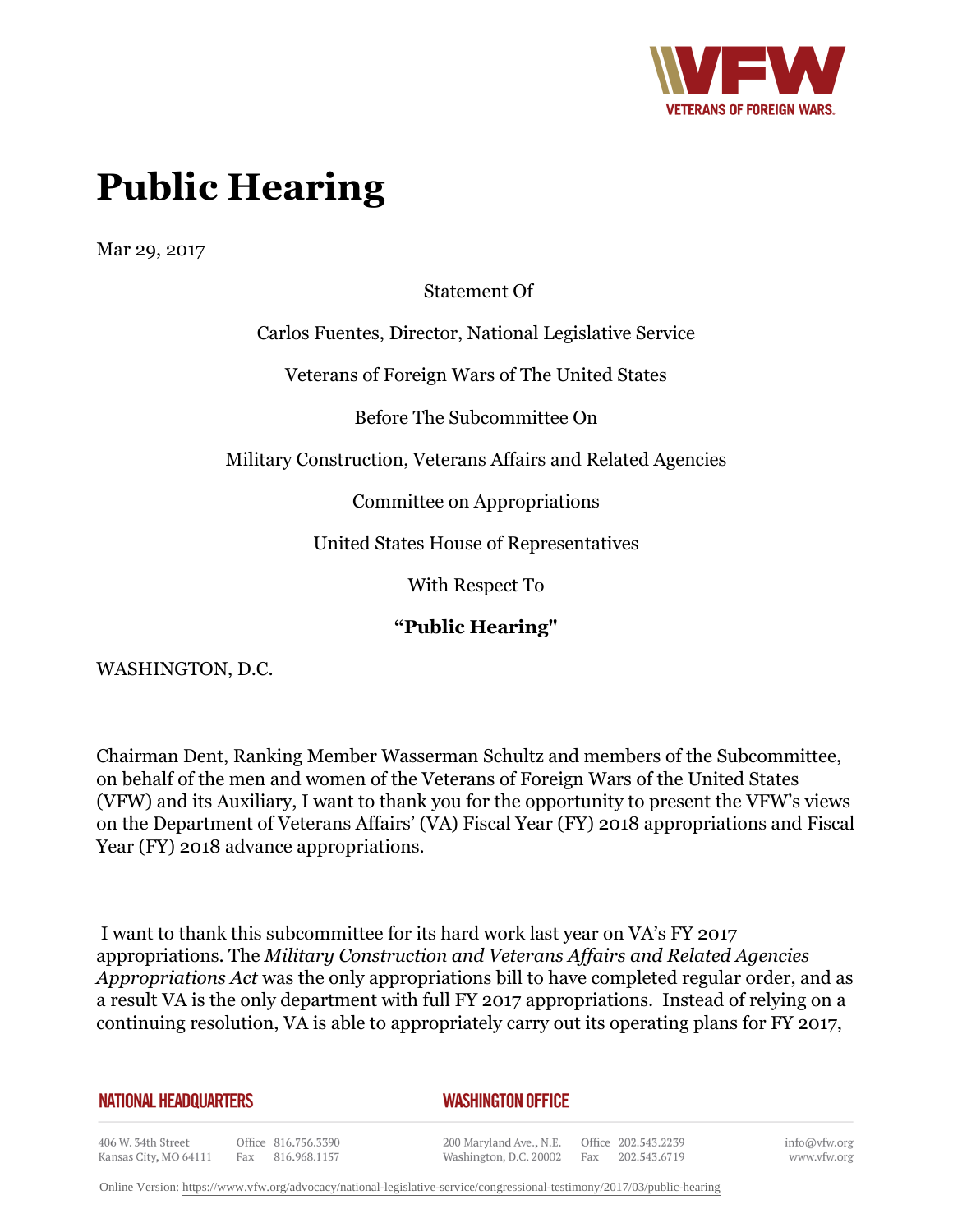implement new programs, hire new staff, and activate new facilities to improve the delivery of care and services to our nation's veterans. However, the appropriation levels included in the conference report were more than \$600 million short of the Administration's request and woefully short of the Independent Budget's (IB) recommendations. We know that your ability to properly fund VA's appropriation accounts is severely hindered by outdated budget caps established by the *Budget Control Act of 2011* (Public Law 112-25) and subsequent budget agreements.

The threat of sequestration and draconian spending caps limits our nation's ability to provide service members, veterans, and their families the care and benefits they have earned and deserve. The VFW calls on this subcommittee to join our campaign to finally end sequestration and do away with a federal budget process based on the arbitrary budget caps, which significantly limit the government's ability to carry out programs that experience spikes in demand, such as VA health care. To the VFW, sequestration is the most significant readiness and national security threat of the 21st century, and despite almost universal congressional opposition to such haphazard budgeting, Congress has failed to end it.

The VFW, in partnership with our IB co-authors Disabled American Veterans (DAV) and Paralyzed Veterans of America (PVA), produces annual budget recommendations for each of VA's major funding accounts and compares them to the Administration's request. We are glad to see President Trump has proposed a six percent increase in VA's FY 2018 discretionary budget compared to FY 2017. However, we feel his proposal falls short of what VA needs to keep pace with demand for health care. PVA has detailed our recommendations and highlighted our concerns with the President's request to fund the Veterans Choice Program. The VFW shares those concerns.

For more than a decade, the IB Veterans Service Organizations (IBVSOs) have warned Congress and VA that perpetual underfunding has allowed VA infrastructure to erode while its capacity has swelled from 81 percent in 2004 to as high as 120 percent in 2010. We continue to believe that this need for space and chronic underfunding of medical services could lead VA to ration care.

The IBVSOs are working with VA to reform its construction process so facilities can be delivered on time and on budget. Previous errors must be corrected to ensure the issues in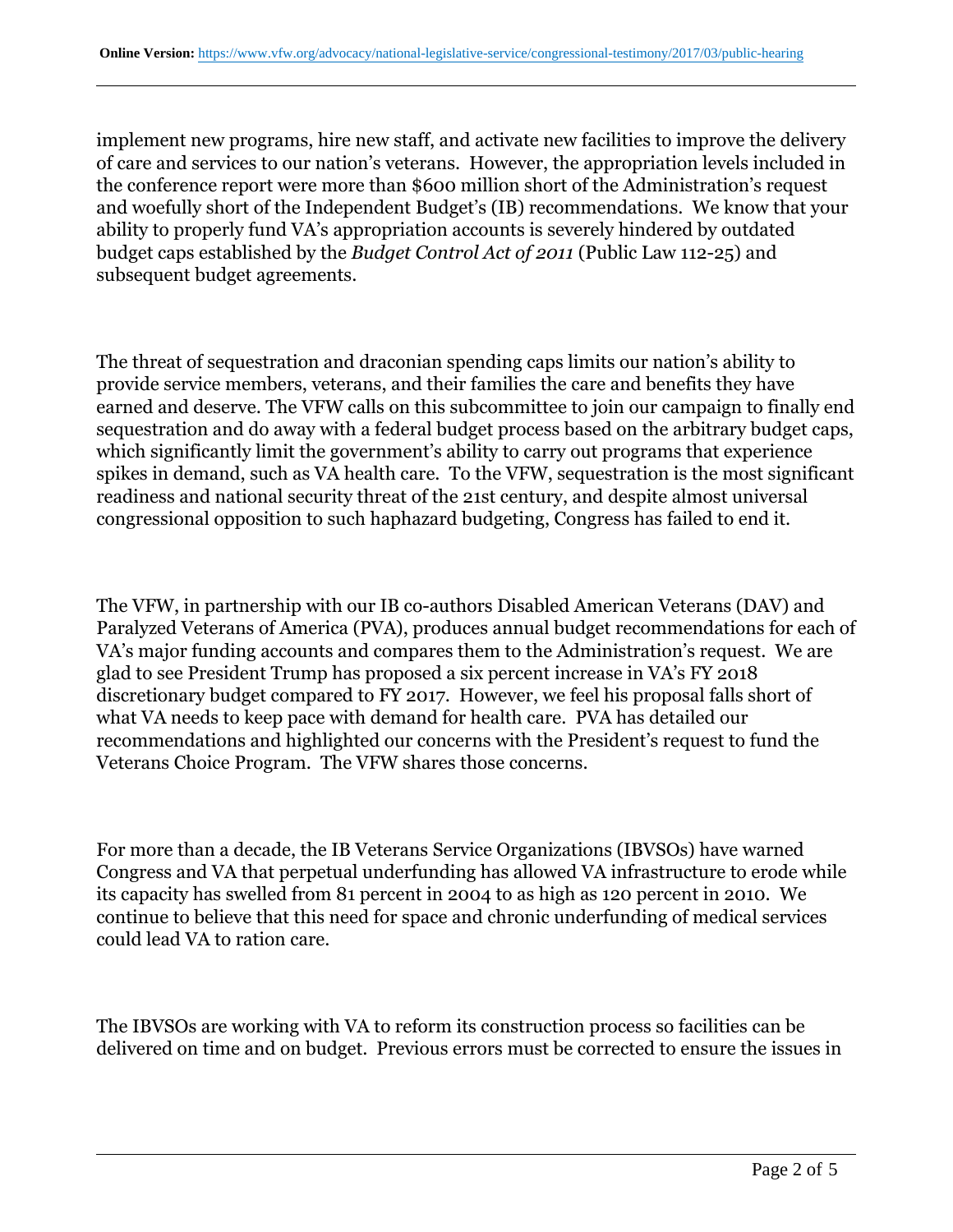Aurora, Colorado, never occur again. However, this subcommittee should not punish veterans who are awaiting desperately needed health care facilities because of the incompetence of bureaucrats who no longer work at VA.

### **IB Recommendations for VA's Major Construction:**

## **FY 2018 IB Recommendation –– \$1.50 billion**

### **FY 2017 Appropriations –– \$528 million**

Currently, VA has 24 major construction projects that are partially funded, some of which were originally funded in FY 2004, that need a clear path to completion. An additional three projects are in the design phase. Outside of the partially funded major projects list are major construction projects at the top of the FY 2017 priority list that are seismic in nature. These projects cannot take a strategic pause while Congress and VA decide how to manage capital infrastructure long-term. VA will need to invest more than \$3.5 billion to complete all 24 partially funded projects. Of the top five projects on the priority list, two are seismic deficiencies, two support the core mission of VA –– a mental health clinic and a spinal cord injury center –– and one is an addition to an existing facility. The total cost of these five projects is \$1.2 billion.

The IBVSOs recommend that Congress appropriate at least \$1.5 billion for major construction in FY 2018. This amount will fund either the "next phase" or fund "through completion" all existing projects, and begin advance planning and design development on six major construction projects that are the highest ranked on VA's priority list.

### **IB Construction Minor Construction:**

**FY 2018 IB Recommendation –– \$700 million**

**FY 2017 Appropriations –– \$372 million**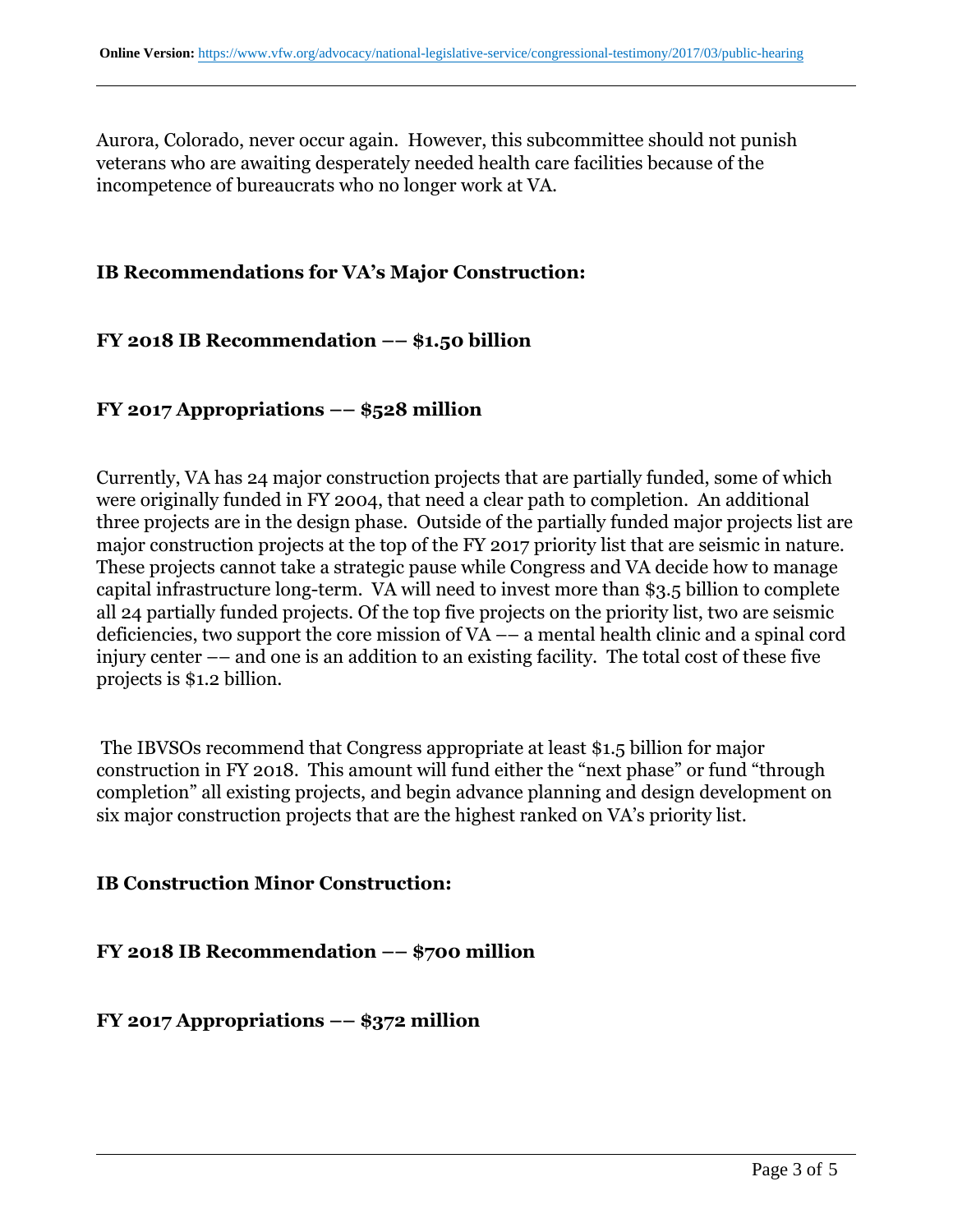In FY 2017, Congress appropriated \$372.1 million for minor construction projects. Currently, approximately 600 minor construction projects need funding to close all current and future year gaps within ten years. To complete all of these current and projected projects, VA will need to invest between \$6.7 and \$8.2 billion in minor construction over the next decade.

In August 2014, the President signed the *Veterans Access, Choice, and Accountability Act of 2014* (Public Law 133-146). In this law, Congress provided \$5 billion to increase health care access by increasing medical staffing levels and investing in infrastructure. VA has developed a spending plan that obligated \$511 million for 64 minor construction projects over a two-year period.

While this infusion of funds has helped, there are still hundreds of minor construction projects that need funding for completion. It is important to remember that these funds are a supplement to, not a replacement of, annual appropriations for minor construction projects. The IBVSOs recommend that Congress fund VA's minor construction account at \$700 million in an effort to close all identified gaps within ten years.

The VFW would also like to thank this subcommittee, particularly Chairman Dent, for expanding fertility and adoption benefits for severely wounded veterans who have lost their ability to reproduce due to their service-connected injuries. VA recently issued an interim final rule to begin providing in vitro fertilization (IVF) options to eligible veterans. The VFW is glad to see VA has moved quickly and that eligible veterans will receive fertility treatments soon. VA also estimated that as many as 500 veterans and their spouses could receive adoption reimbursement or IVF services in FY 2018. However, these authorities are temporary and veterans who are unable to receive IVF or adopt a child by the end of FY 2017 will be left to bear the full cost of starting a family.

The IBVSOs will work with the authorizing committees to make this authority permanent, but we call on this subcommittee to ensure this important authority is included in any FY 2018 appropriations bill that is considered. Veterans who lost their ability to reproduce due to their military service deserve the opportunity to achieve their dreams of starting a family. Please do not pull the rug out from under them simply because the authorizing committees have failed to make these severely disabled veterans a priority.